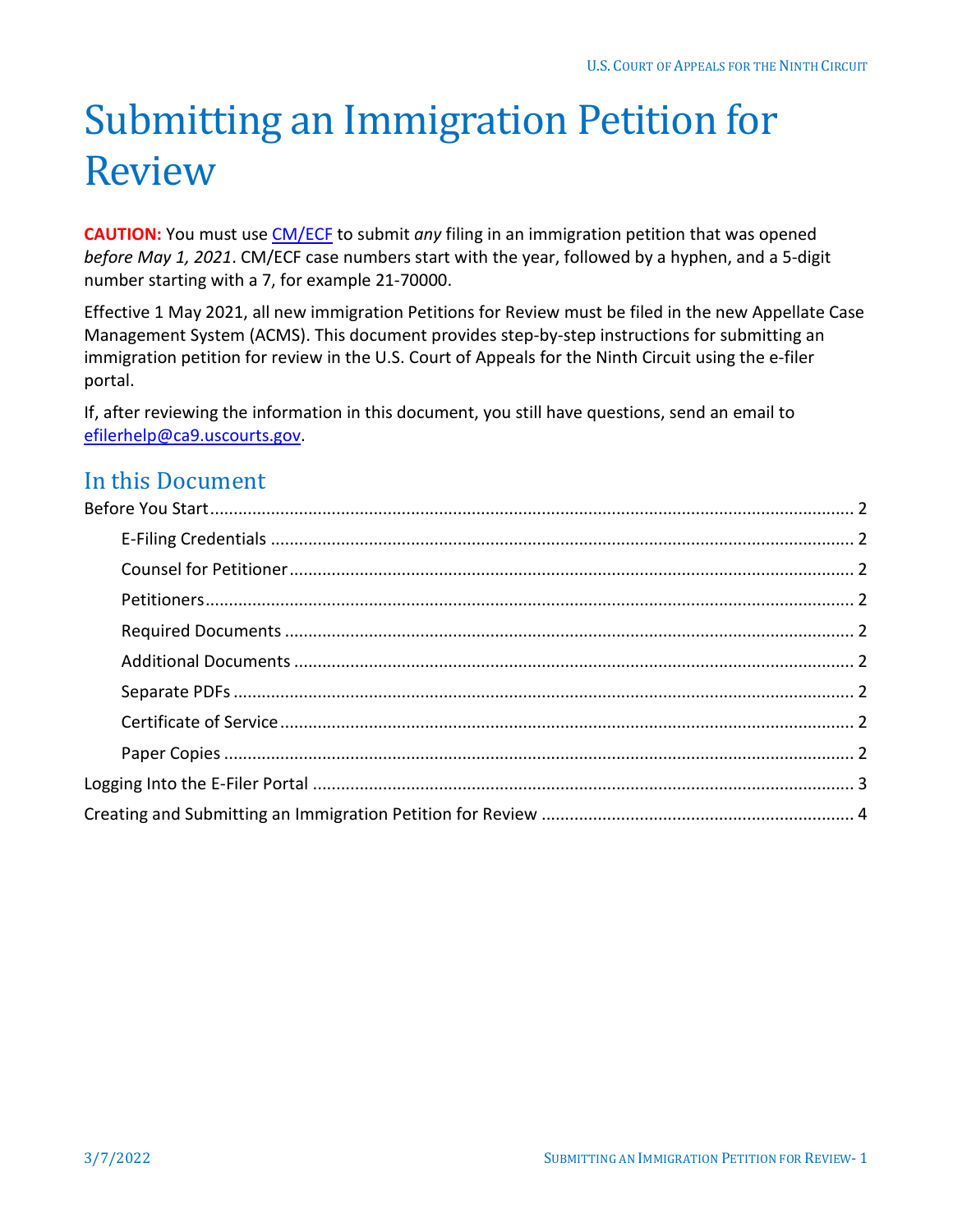## <span id="page-1-0"></span>Before You Start

#### <span id="page-1-1"></span>E-Filing Credentials

You must have a PACER account with authorization to file electronically in the U.S. Court of Appeals for the Ninth Circuit.

#### <span id="page-1-2"></span>Counsel for Petitioner

In ACMS, the Court only adds the attorney who submits the petition as counsel for petitioner. If additional attorneys are representing petitioner(s), those attorneys must file a notice of appearance after the case has been opened.

#### <span id="page-1-3"></span>**Petitioners**

Remember the following when you enter details for each petitioner:

- The spelling of the petitioner's name should match the BIA order when possible.
- *Only capitalize the first letter of petitioner names.* Do NOT USE ALL CAPS for petitioner names.

#### <span id="page-1-4"></span>Required Documents

Make sure you have *at least* the required PDF files ready to upload:

- Petition for Review. You may, but are not required to, use the court's Form 3.
- Agency Decision(s) on Review. Include all immigration orders that you want the court to review. See Circuit Rule 15-4.

#### <span id="page-1-5"></span>Additional Documents

In addition to your petition and the order on review, you may also submit the following motions, as separate PDFs:

- Motion to Stay Removal
- Motion to Proceed In Forma Pauperis or Form 4

#### <span id="page-1-6"></span>Separate PDFs

Each pleading must be uploaded as a *separate* PDF with a different file name to the court. For example, the petition for review must be a separate PDF file from the motion to stay removal, and each must have a unique file name.

#### <span id="page-1-7"></span>Certificate of Service

You may include the certificate of service in the PDF of the petition for review and note in the certificate that you also served any stay motion or other request for relief that you are filing with the petition even though those will be in separate PDFs as noted above.

#### <span id="page-1-8"></span>Paper Copies

Do not send a paper original to the court.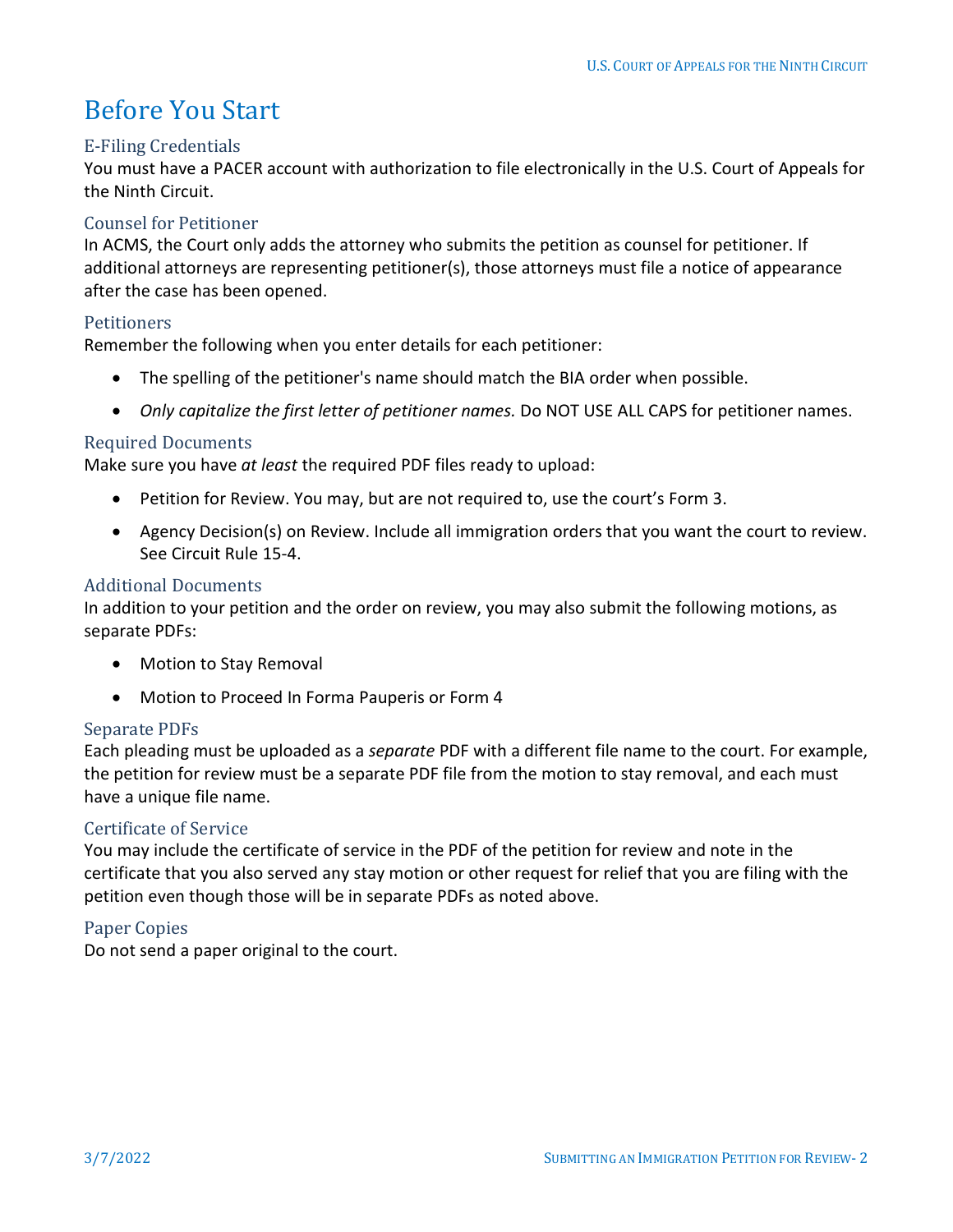### <span id="page-2-0"></span>Logging Into the E-Filer Portal

**1.** Navigate to [https://ca9-portal.powerappsportals.us.](https://ca9-portal.powerappsportals.us/)

The 9<sup>th</sup> Circuit Court of Appeals e-filer portal page opens.

**2.** Click the hamburger icon in the upper right corner of the page.



#### **3.** Click **Sign in**.

The PACER login page opens.

**4.** Enter your PACER credentials and click **Login**.

**NOTE:** These are the same credentials you use to log in and file in CM/ECF in the U.S. Court of Appeals for the Ninth Circuit.

**5.** At the Redaction Agreement dialog box, select the "**I understand …**" checkbox and click **Continue**. Your portal home page opens. *Your name* appears in the upper right corner of the page.

A navigation bar appears below the court banner with the following links:

a. **Notice of Appearance** - lets you file a notice of appearance in a case where you are not yet counsel of record. **NOTE:** Do not file a notice of appearance for a petition that you are submitting. When the court

opens the case, you will be added as counsel of record automatically.

- b. **Create New Action -** lets you create and submit a new immigration petition to the court, with or without payment.
- c. **Non-Party Filings** if your credentials allow you to enter specific non-party filings, options are listed under this link.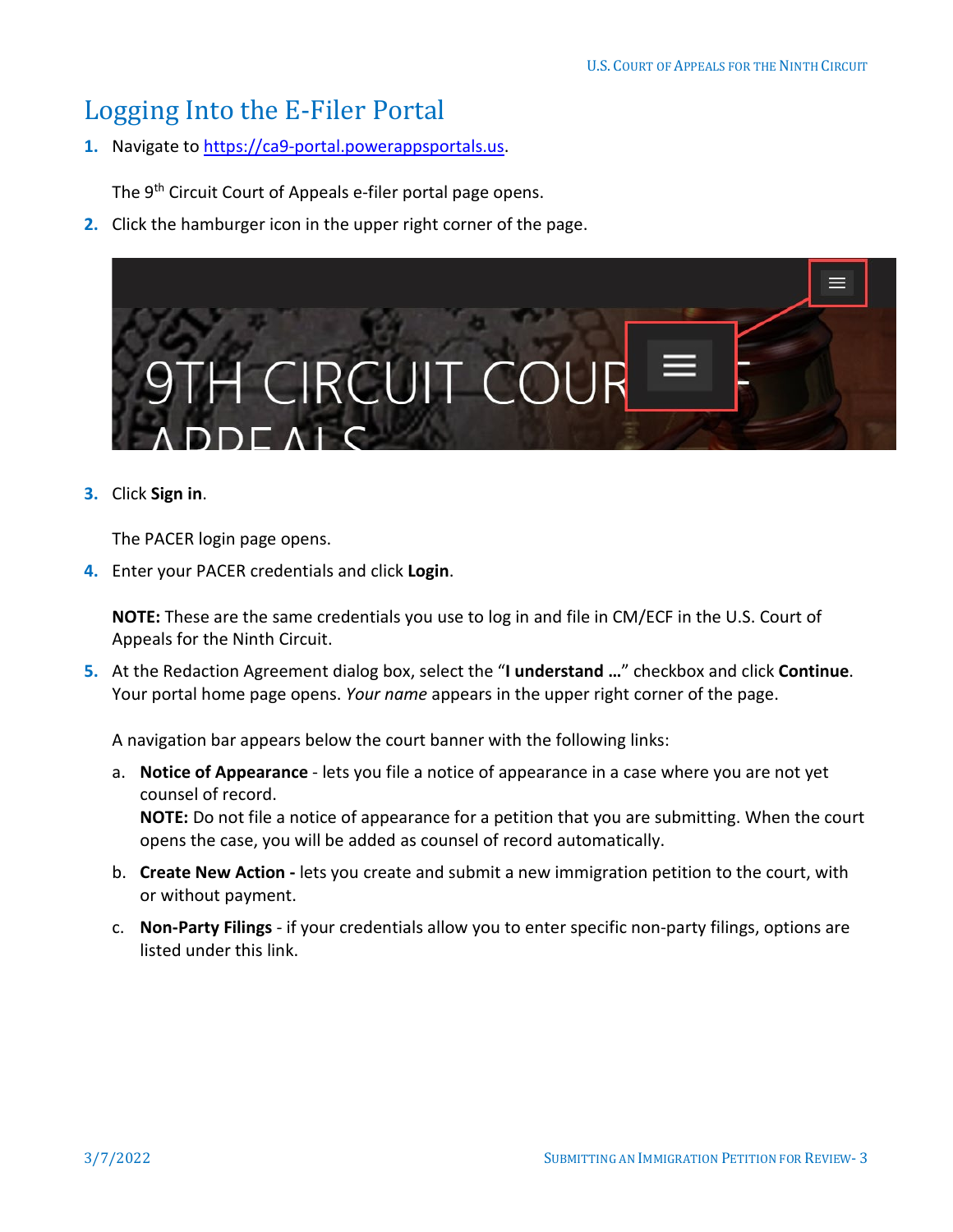If you have previously submitted a petition to the court that has not been opened yet, or you are counsel in an open case, you may see **My Submitted Cases** and/or **My Cases** sections.

|                                        | E-FILER PORTAL         |                    | 9TH CIRCUIT COURT OF APPEALS        | Notice of Appearance |                   | Create New Action -              | <b>Tester</b><br>Non-Party Filings |
|----------------------------------------|------------------------|--------------------|-------------------------------------|----------------------|-------------------|----------------------------------|------------------------------------|
| My Submitted Cases<br><b>Case Type</b> | <b>Lead Petitioner</b> |                    | <b>Originating Court</b>            | <b>Fee Status</b>    |                   | Created On +                     |                                    |
| Agency<br>My Cases                     | <b>Baldo</b>           |                    | <b>Board of Immigration Appeals</b> | Paid                 |                   | 12/15/2021 6:37 PM               |                                    |
| <b>Case Number</b>                     | <b>Case Title</b>      | <b>Case Status</b> | <b>Originating Court</b>            |                      | <b>Fee Status</b> | Search<br>Most Recent Activity + | Q                                  |
| $21 -$                                 | v. Garland             | Opened             | <b>Board of Immigration Appeals</b> |                      | Due               | 1/18/2022 4:54 PM                | ø                                  |
| $21 -$                                 | v. Garland             | Opened             | Department of Homeland Security     |                      | Due.              | 1/18/2022 4:46 PM                | ø                                  |

### <span id="page-3-0"></span>Creating and Submitting an Immigration Petition for Review

**NOTE:** When you submit a new petition, **do not** file a notice of appearance in the opened case. The Court automatically adds you, as the filer of the petition, as counsel for petitioner in the case.

**1.** If you are not already signed into the e-filer portal, navigate t[o https://ca9](https://ca9-portal.powerappsportals.us/) [portal.powerappsportals.us/](https://ca9-portal.powerappsportals.us/) and sign in.

The 9<sup>th</sup> Circuit Court of Appeals e-filer portal page opens.

**2.** Click **Create New Action**, then click **Immigration Petition**.

**NOTE:** If you do not see the navigation bar with Create New Action (see illustration above), make your browser window larger until you see the link. If that does not work, reduce the zoom level.

The Petition for Review page opens with the Originating Agency tab open.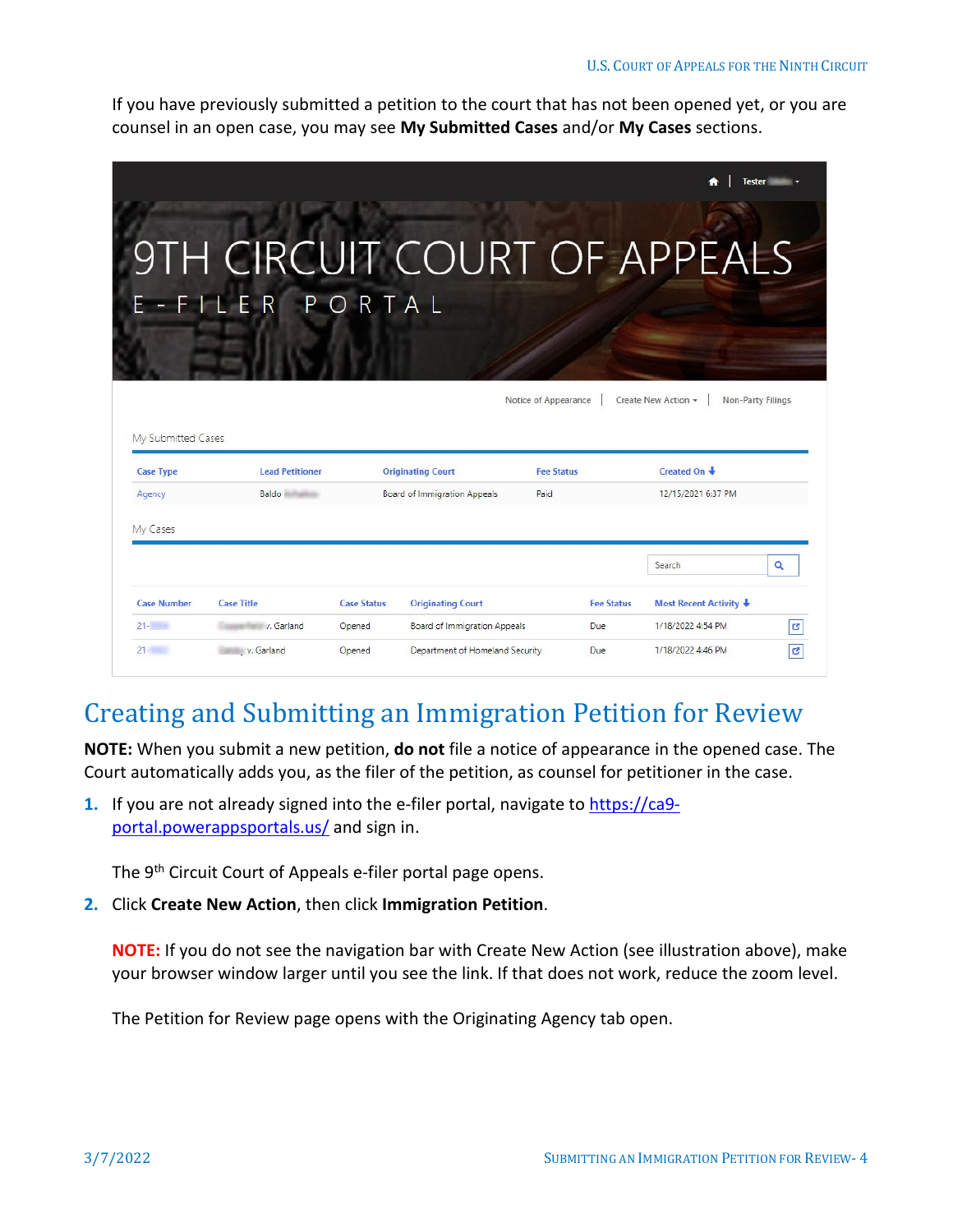| Petition for Review                                                                                                                                                                                                                                  |  |
|------------------------------------------------------------------------------------------------------------------------------------------------------------------------------------------------------------------------------------------------------|--|
| <b>Originating Agency</b><br>Petitioners<br><b>Lead Petitioner</b><br><b>Documents</b>                                                                                                                                                               |  |
| Before you start, make sure you have at least the required PDF files ready to upload:                                                                                                                                                                |  |
| 1. Petition for Review. You may, but are not required to, use the court's Form 3.<br><b>BALL 4DAM</b>                                                                                                                                                |  |
| If you need relief or verification of your submission before the next business day because or an imminent removal or deportation or because emergency relief is needed for<br>some other reason you must send an email to emergency@ca9.uscourts.gov |  |
| <b>Originating Agency</b>                                                                                                                                                                                                                            |  |
| <b>Board of Immigration Appeals</b><br>$\check{ }$                                                                                                                                                                                                   |  |
|                                                                                                                                                                                                                                                      |  |
|                                                                                                                                                                                                                                                      |  |
| Cancel<br><b>Next</b>                                                                                                                                                                                                                                |  |

- **3.** Review the instructions in the page and select a different **Originating Agency** if you are *not* filing a petition for review of a decision of the Board of Immigration Appeals.
- **4.** Click the **Next** button.

The Petitioners tab opens.

| Originating Agency ✔             | <b>Petitioners</b> | Lead Petitioner<br><b>Documents</b> |                 |                       |
|----------------------------------|--------------------|-------------------------------------|-----------------|-----------------------|
|                                  |                    |                                     |                 |                       |
| Petitioner(s)                    |                    |                                     |                 |                       |
|                                  |                    |                                     |                 | <b>Add Petitioner</b> |
| First Name +                     | <b>Middle Name</b> | <b>Last Name</b>                    | <b>A-Number</b> |                       |
|                                  |                    |                                     |                 |                       |
| There are no records to display. |                    |                                     |                 |                       |
|                                  |                    |                                     |                 |                       |

- **5.** Add *each* petitioner by doing the following:
	- a. Click the **Add Petitioner** button.

The Petitioner Details dialog box opens.

b. Complete at least the required fields: A-Number, First Name, and Last Name.

**REMINDER:** The spelling of the petitioner's name should match the BIA order when possible. *Only capitalize the first letter of petitioner names.* Do NOT USE ALL CAPS for petitioner names.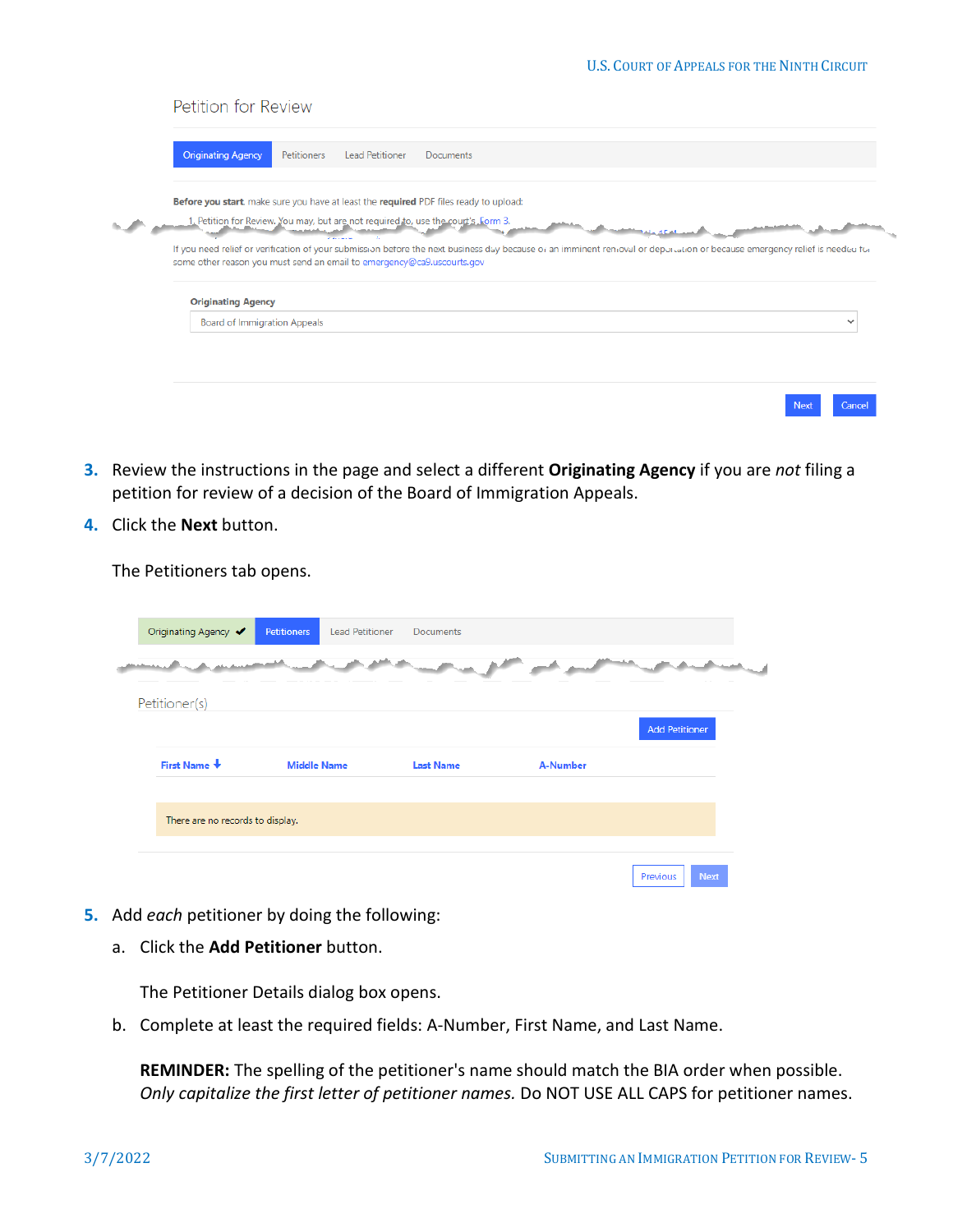- c. To select a **Generation** value, click the magnifying glass and select a value.
- d. If the petitioner is **detained**, select the **Yes** radio button.

An example of a completed dialog box is shown below.

| A-Number*                          |   |   |
|------------------------------------|---|---|
| A951-                              |   |   |
| First Name*                        |   |   |
| Liam                               |   |   |
| <b>Middle Name</b>                 |   |   |
|                                    |   |   |
| Last Name*                         |   |   |
| Slater                             |   |   |
| <b>Generation</b>                  |   |   |
| Jr.                                | × | Q |
| <b>Is the Petitioner Detained?</b> |   |   |

e. Click the **Submit** button.

The Petitioners tab is updated to show the petitioner you just added. In the example below, two petitioners have been added.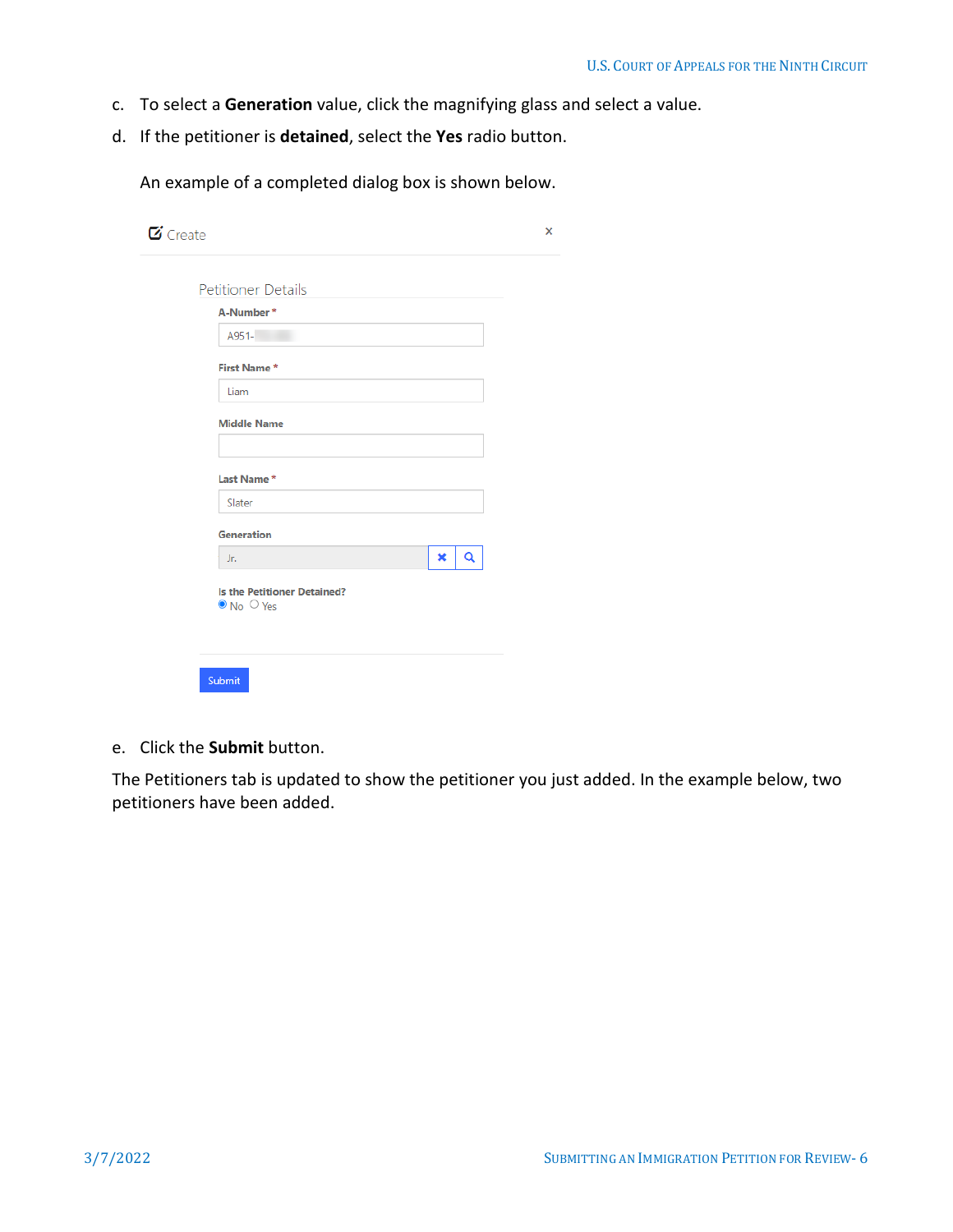| Originating Agency ✔ | <b>Petitioners</b> | <b>Lead Petitioner</b><br>Documents |                 |                       |
|----------------------|--------------------|-------------------------------------|-----------------|-----------------------|
|                      |                    |                                     |                 |                       |
|                      |                    |                                     |                 |                       |
|                      |                    |                                     |                 |                       |
| Petitioner(s)        |                    |                                     |                 |                       |
|                      |                    |                                     |                 | <b>Add Petitioner</b> |
| First Name +         | <b>Middle Name</b> | <b>Last Name</b>                    | <b>A-Number</b> |                       |
| Liam                 |                    | Slater                              | A951-           | $\checkmark$          |

#### **6.** Click the **Next** button.

Petition for Review

If you added multiple petitioners, the **Lead Petitioner** tab opens so you can identify the lead petitioner.

-or-

If you added one petitioner, the **Documents** tab opens. If this is the case, go to step **[9](#page-7-0)**.

| Originating Agency ✔   | Petitioners $\blacktriangledown$ | <b>Lead Petitioner</b> | <b>Documents</b>                                                                                                                                                                                                              |   |
|------------------------|----------------------------------|------------------------|-------------------------------------------------------------------------------------------------------------------------------------------------------------------------------------------------------------------------------|---|
|                        |                                  |                        |                                                                                                                                                                                                                               |   |
| <b>Development</b> , t | top atifies the first not        | adde <sup>4</sup>      | when unatitioner with match the whole a story of the state of the state of the state of the state of the state of the state of the state of the state of the state of the state of the state of the state of the state of the |   |
|                        |                                  |                        |                                                                                                                                                                                                                               |   |
|                        |                                  |                        |                                                                                                                                                                                                                               |   |
| <b>Lead Petitioner</b> |                                  |                        |                                                                                                                                                                                                                               |   |
| Liam Slater Jr.        |                                  |                        |                                                                                                                                                                                                                               | Q |
|                        |                                  |                        |                                                                                                                                                                                                                               |   |

By default, the system identifies the first petitioner you added as the lead petitioner. The lead petitioner must match the lead on the Agency Decision(s) on Review.

- **7.** To select a different lead petitioner, do the following:
	- a. In the **Lead Petitioner** field, click the magnifying glass.
	- b. In the pop-up window that opens, select the petitioner you want to identify as the lead petitioner.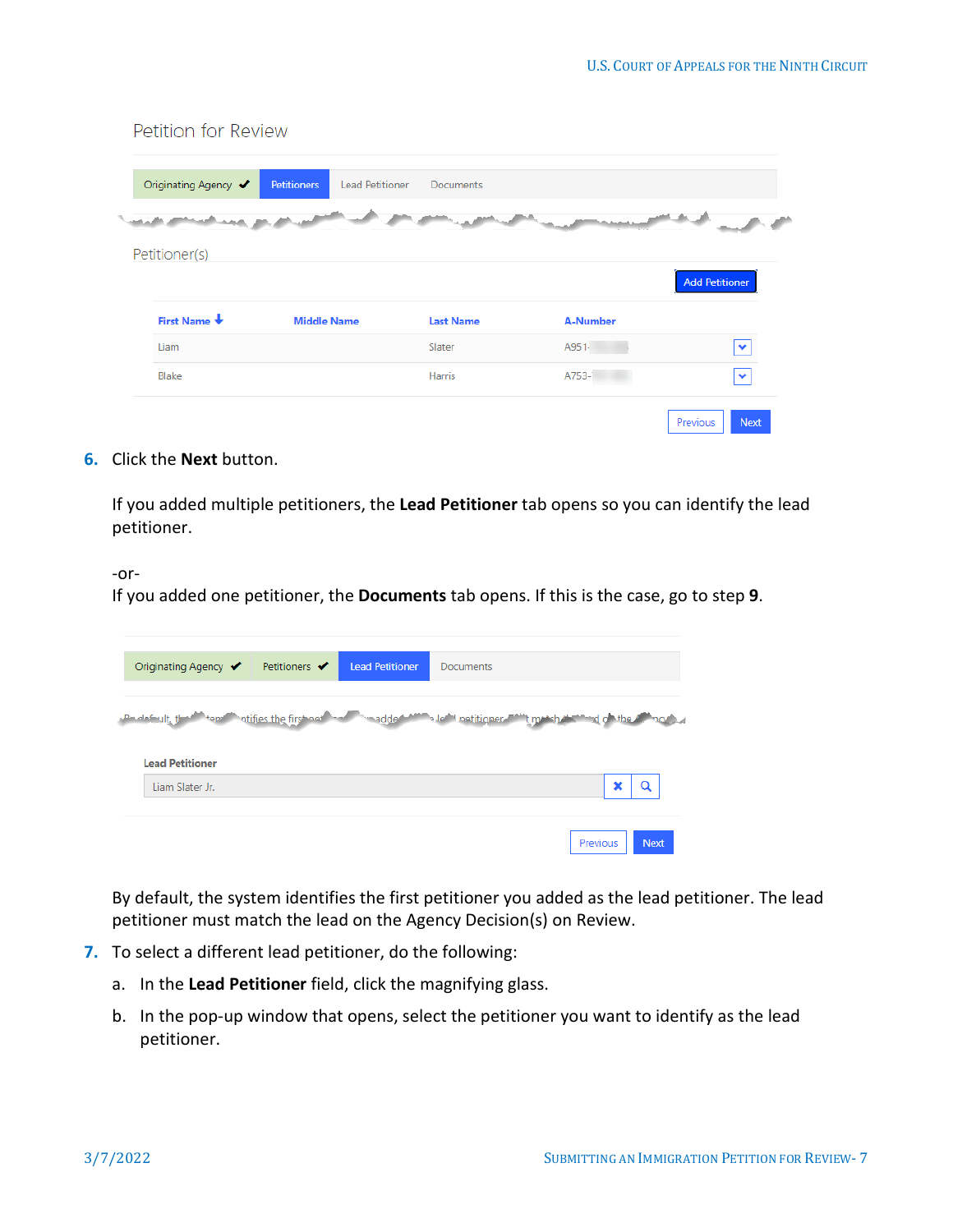#### c. Click the **Select** button.

The **Documents** tab opens.

The Lead Petitioner field now shows the petitioner you identified as the lead.

**8.** Click the **Next** button.

| Originating Agency ✔             | Petitioners $\blacktriangledown$ | Lead Petitioner $\blacktriangledown$ | <b>Documents</b>                    |                                  |
|----------------------------------|----------------------------------|--------------------------------------|-------------------------------------|----------------------------------|
| $-0.05$                          |                                  |                                      |                                     | <b>CONTRACTOR</b>                |
| Documents                        |                                  |                                      |                                     |                                  |
|                                  |                                  |                                      |                                     | <b>Attach Document</b>           |
| <b>Name</b>                      |                                  | <b>Filing Type</b>                   |                                     |                                  |
|                                  |                                  |                                      |                                     |                                  |
| There are no records to display. |                                  |                                      |                                     |                                  |
|                                  | Previous                         | Save for Later                       | Submit to Court Without Fee Payment | Submit to Court With Fee Payment |

- <span id="page-7-0"></span>**9.** Attach your petition for review by doing the following:
	- a. Click the **Attach Document** button.
	- b. In the Create dialog box that opens, from the **Document** drop-down list, select *Petition for Review*.
	- c. Click the **Choose File** button to find and select the PDF of the petition.

When you have selected a file, the dialog box should have a value next to the Choose File button. An example is shown below.

| Document*                             |              |
|---------------------------------------|--------------|
| Petition for Review                   | $\checkmark$ |
|                                       |              |
|                                       |              |
|                                       |              |
|                                       |              |
| Select PDF document to upload *       |              |
| Choose File   PETITION FOR REVIEW.pdf |              |
|                                       |              |
|                                       |              |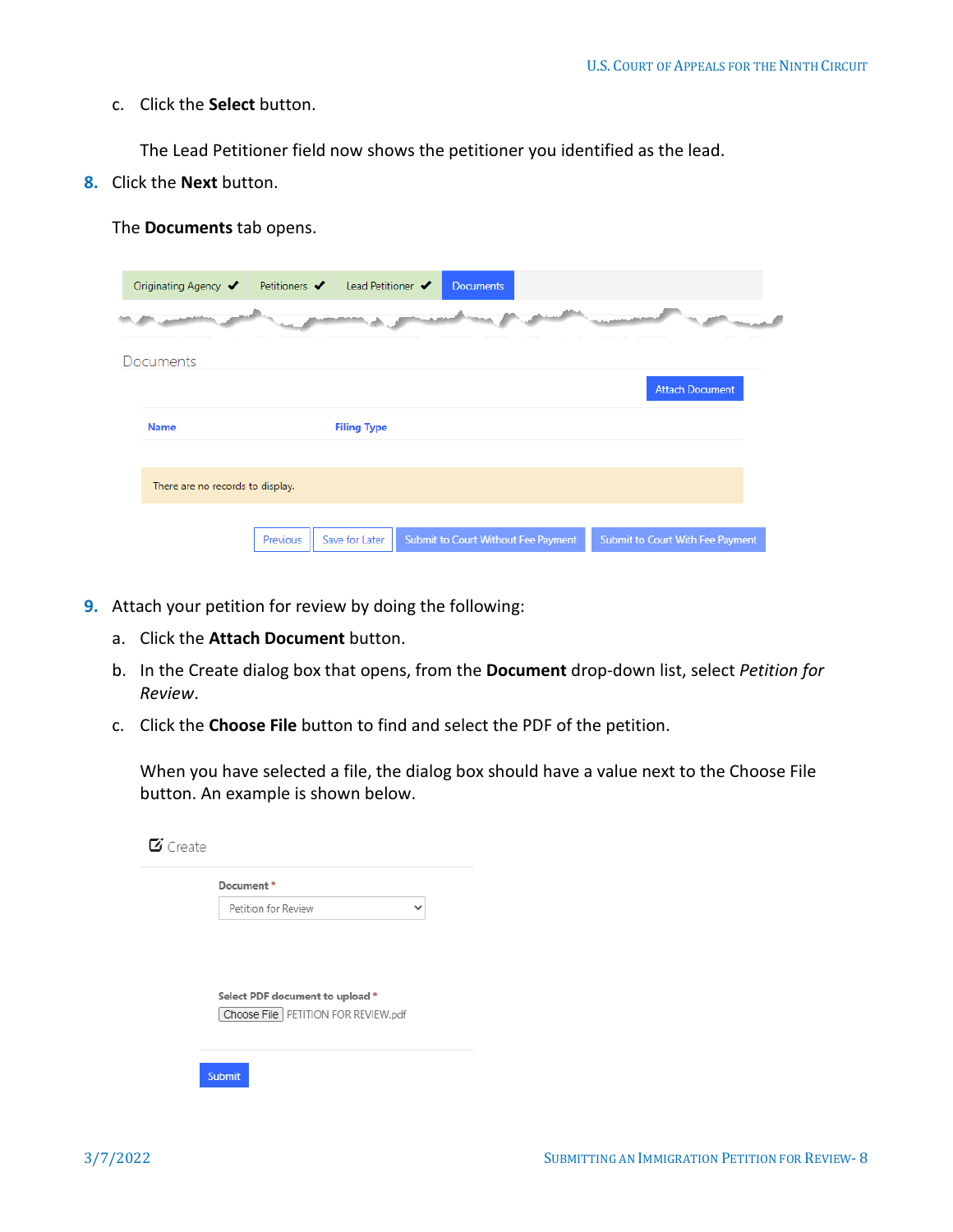d. Click the **Submit** button to attach this document to your submission.

The Documents tab now shows the file you have attached.

- **10.** Attach the agency decision by doing the following:
	- a. Click the **Attach Document** button.
	- b. In the Create dialog box that opens, from the **Document** drop-down list, select *Agency Decision on Review*.
	- c. In the **Decision Date** field that has now been added, type or select the date of the decision.
	- d. Click the **Choose File** button to find and select the PDF of the agency decision.

When you have selected a file, the dialog box should have a value next to the Choose File button. An example for an agency decision is shown below.

| Document*                       |              |
|---------------------------------|--------------|
| Agency Decision on Review       | $\checkmark$ |
| <b>Decision Date *</b>          |              |
| 3/29/2021                       | 篇            |
|                                 |              |
| Select PDF document to upload * |              |
|                                 |              |

e. Click the **Submit** button to attach the decision to your submission.

The Documents tab now shows two documents: the petition for review and the agency decision.

- **11.** (*Optional*) Attach the stay motion by doing the following:
	- a. Click the **Attach Document** button.
	- b. In the Create dialog box that opens, from the **Document** drop-down list, select *Motion to Stay Removal*.
	- c. Click the **Choose File** button to find and select the PDF of the motion.

When you have selected a file, the dialog box should have a value next to the Choose File button.

d. Click the **Submit** button to attach the motion to your submission.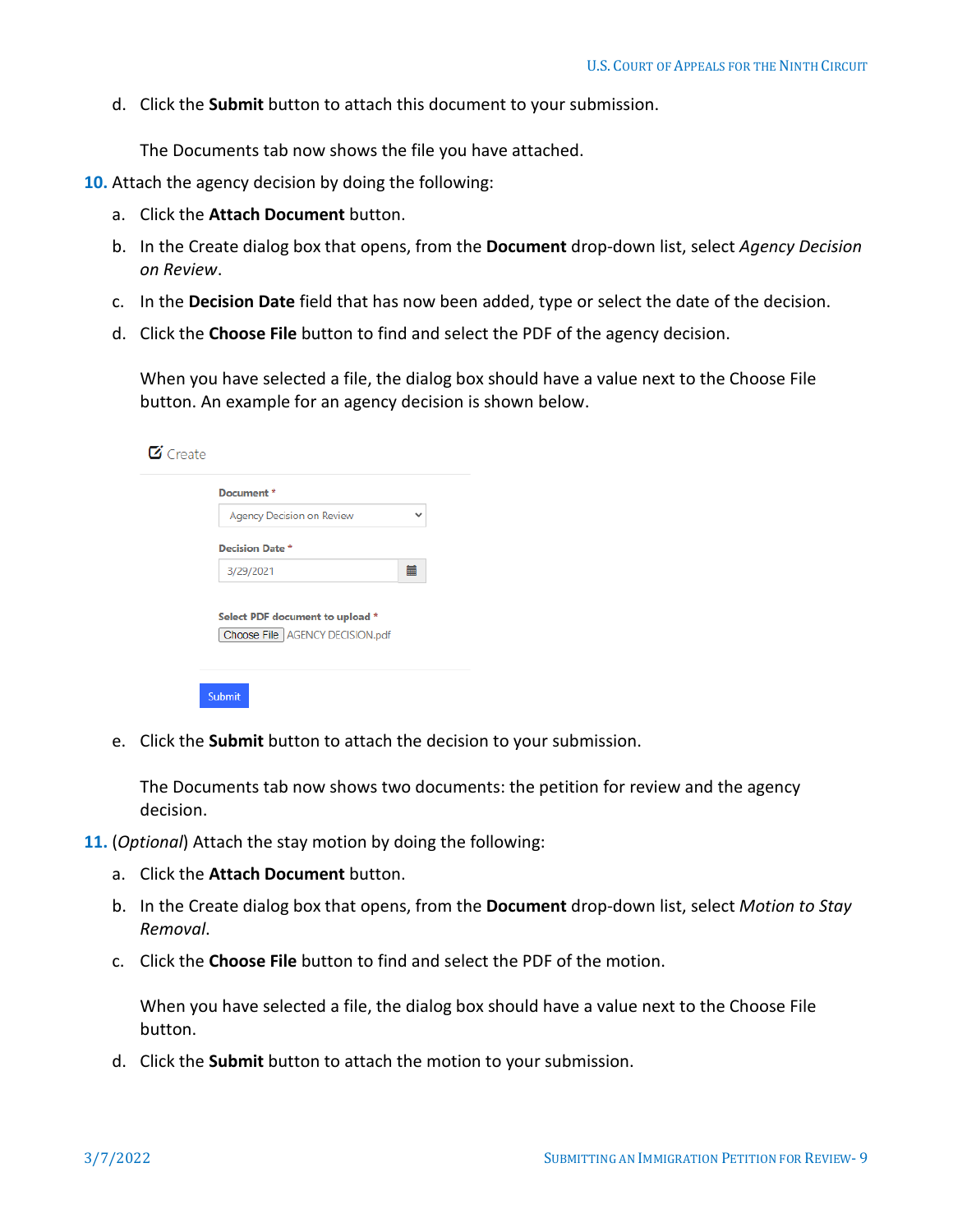- **12.** (*Optional*) Attach the motion to proceed in forma pauperis by doing the following:
	- a. Click the **Attach Document** button.
	- b. In the Create dialog box that opens, from the **Document** drop-down list, select *Motion for IFP or Form 4*.
	- c. Click the **Choose File** button to find and select the PDF of the motion or a completed Form 4.

When you have selected a file, the dialog box should have a value next to the Choose File button.

d. Click the **Submit** button to attach the motion to your submission.

The Documents tab now shows two or more documents. The example below shows a submission with 4 documents: the petition, the agency decision, and two motions.

| Originating Agency ◆    | Petitioners $\blacktriangledown$ | Lead Petitioner $\blacktriangledown$ | <b>Documents</b>                              |                                  |
|-------------------------|----------------------------------|--------------------------------------|-----------------------------------------------|----------------------------------|
|                         |                                  |                                      |                                               |                                  |
| Documents               |                                  |                                      |                                               |                                  |
|                         |                                  |                                      |                                               | <b>Attach Document</b>           |
| <b>Name</b>             |                                  | <b>Filing Type</b>                   |                                               |                                  |
| MOTION FOR IFP.pdf      |                                  |                                      | Motion to Proceed In Forma Pauperis or Form 4 | $\checkmark$                     |
| MOTION FOR STAY.pdf     |                                  | Motion to Stay Removal               |                                               | $\checkmark$                     |
| AGENCY DECISION.pdf     |                                  |                                      | Agency Decision on Review                     | $\checkmark$                     |
| PETITION FOR REVIEW.pdf |                                  | <b>Petition for Review</b>           |                                               |                                  |
|                         |                                  |                                      |                                               |                                  |
|                         | Previous                         | Save for Later                       | Submit to Court Without Fee Payment           | Submit to Court With Fee Payment |

- **13.** To submit the petition *without* paying the filing fee, do the following:
	- a. Click the **Submit to Court Without Fee Payment** button.
	- b. In the Confirmation dialog box that opens, click the **Yes** button to confirm that you want to submit your petition to the court.

You are taken back to your home page and the **My Submitted Cases** section now shows the petition that you submitted.